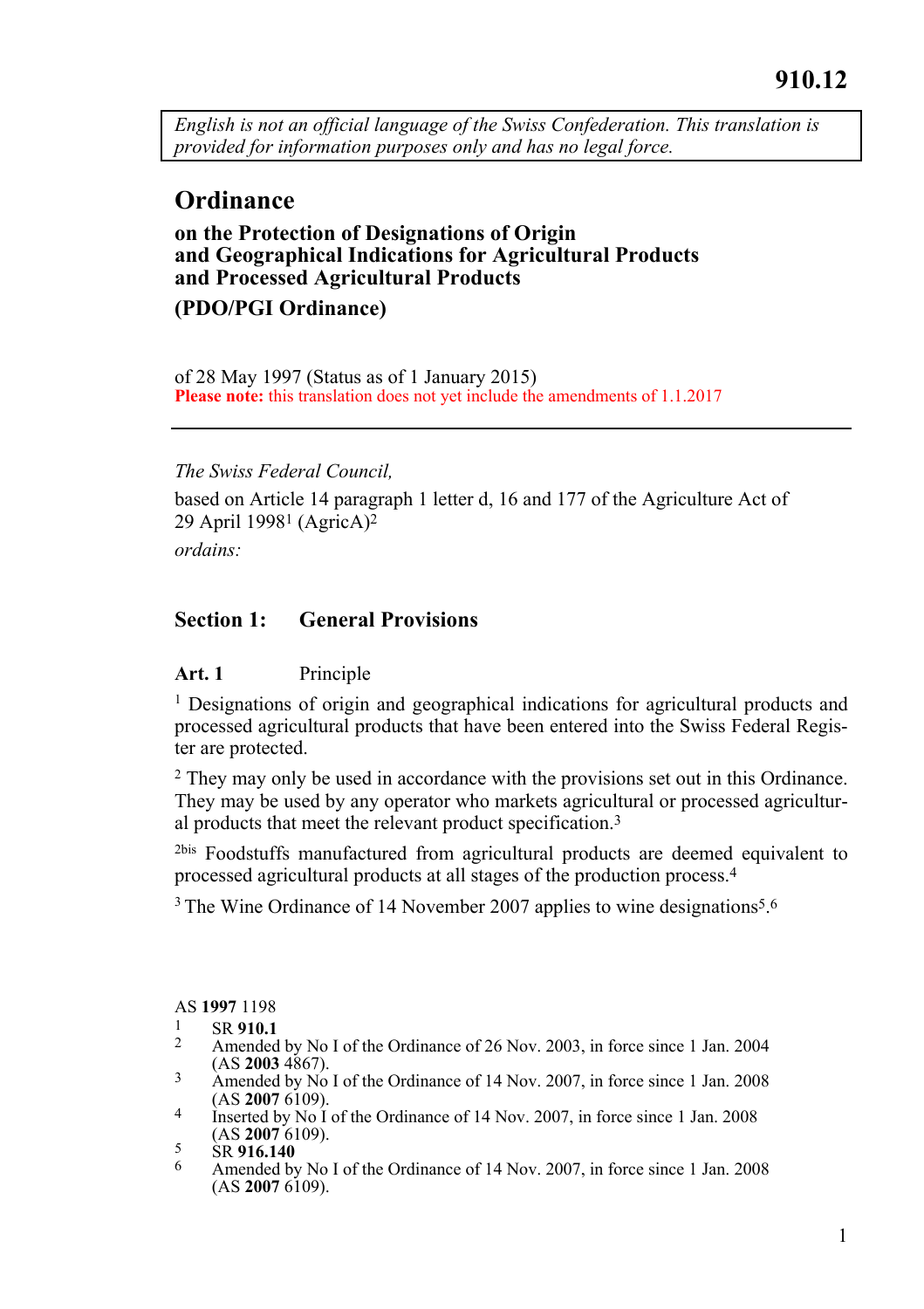#### **Art. 2**7 Designation of origin

<sup>1</sup> The name of a region, a place, or, in exceptional cases, a country used to describe an agricultural product or processed agricultural product:

- a. originating in that particular region, place or country;
- b. the quality or characteristics of which are essentially or exclusively due to a particular geographical environment with its inherent natural and human factors; and
- c. the production, processing and refining of which take place in the defined geographical area

may be registered as a designation of origin.

<sup>2</sup> Traditional names for agricultural products or processed agricultural products that meet the conditions set out in paragraph 1 may be registered as designations of origin.

### Art. 3<sup>8</sup> **Geographical indication**

<sup>1</sup> The name of a region, a place, or, in exceptional cases, a country used to describe an agricultural product or processed agricultural product:

- a. originating in that particular region, place or country;
- b. which possesses a specific quality, reputation or other characteristics which can be attributed to that geographical origin; and
- c. the production, processing or refining of which take place in the defined geographical area

may be registered as a geographical indication.

2 Traditional names for agricultural products or processed agricultural products that meet the conditions set out in paragraph 1 may be registered as geographical indications.

### **Art. 4** Generic name

<sup>1</sup> A generic name may not be registered as a designation of origin or geographical indication.

<sup>2</sup> A generic name means the name of a product which, although it relates to the place or the region where this product was originally produced or marketed, has become the common name of the product.

<sup>3</sup> To decide whether or not a name has become generic, account shall be taken of all relevant factors, in particular the opinions of producers and consumers, especially those in the region from which the name originates.9

- <sup>7</sup> Amended by No I of the Ordinance of 14 Nov. 2007, in force since 1 Jan. 2008 (AS **2007** 6109).
- (AS **2007** 6109). 8 Amended by No I of the Ordinance of 14 Nov. 2007, in force since 1 Jan. 2008 (AS **2007** 6109).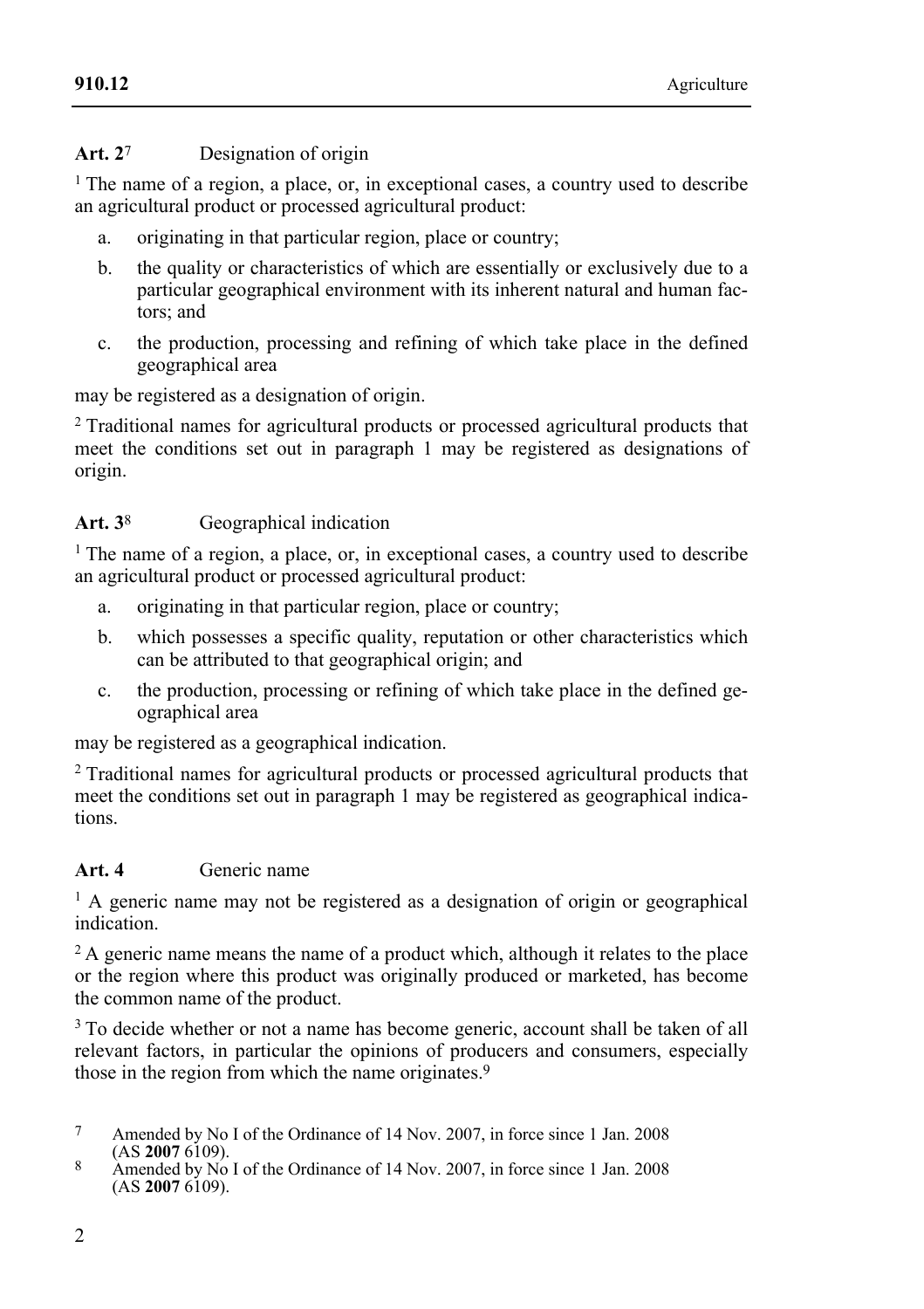#### **Art. 4***a*10Homonymous names

1 Where an application for registration concerns a name homonymous with a name that has already been registered, and where the homonymous name to be registered leads the public to assume that the products come from another territory or another place, that name may not be registered even if it is the correct name of the territory or place of origin of the agricultural products or processed agricultural products.

<sup>2</sup> There must be a clear distinction between use of the homonymous name registered subsequently and use of the name already on the register, so as to ensure that the producers concerned are treated appropriately and consumers are not misled.

#### Art.  $4b^{11}$  Name of a plant variety or animal breed

 $<sup>1</sup>$  A name may not be registered as a designation of origin or a geographical indica-</sup> tion where it corresponds to the name of a plant variety or an animal breed and is likely to mislead consumers as to the true origin of the product.

 $2 \text{ Any danger of misleading consumers is in particular excluded where the name is }$ homonymous with a local plant variety or animal breed that has not left its territory of origin or where the name of the plant variety or animal breed can be changed.

# **Section 2: Registration Procedure**

#### Art. 5 Entitlement to submit an application for registration

1 Any group of producers that is representative of a product may submit an application for registration to the Federal Office for Agriculture (FOAG12).

1bis A group is deemed to be representative where:

- a. its members produce, process and refine at least half the production volume of the product;
- b. at least 60% of the producers, 60% of the processors and 60% of the refiners of the product are members thereof; and
- c. they can show that the group is organised on the basis of democratic principles.13

<sup>2</sup> In the case of designations of origin, the group must comprise producers from all production stages, and specifically for each product:

 $\alpha$ Amended by No I of the Ordinance of 14 Nov. 2007, in force since 1 Jan. 2008 (AS 2007 6109).

<sup>&</sup>lt;sup>10</sup> Inserted by No I of the Ordinance of 26 Nov. 2003, in force since 1 Jan. 2004<br>(AS **2003** 4867).

<sup>11</sup> Inserted by No I of the Ordinance of 14 Nov. 2007, in force since 1 Jan. 2008<br>(AS **2007** 6109).

<sup>&</sup>lt;sup>12</sup> Term in accordance with No I of the Ordinance of 29 Oct. 2014, in force since 1 Jan.<br>2015 (AS **2014** 3903). This amendment has been made throughout the text.

<sup>&</sup>lt;sup>23</sup> Inserted by No I of the Ordinance of 14 Nov. 2007, in force since 1 Jan. 2008 (AS **2007** 6109).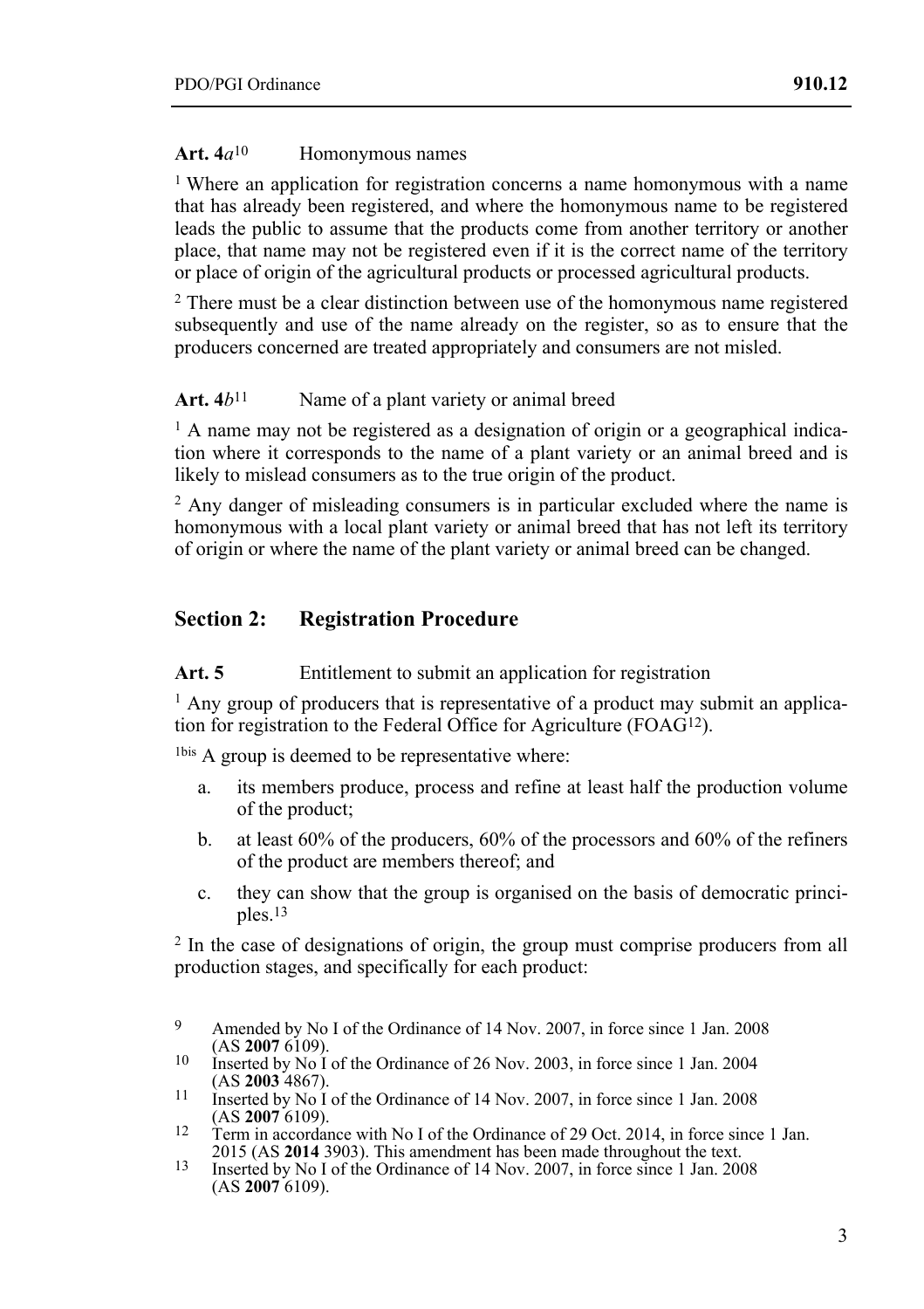- a. those that produce the raw materials;
- b. those that process the product;
- c. those that refine it.

### Art. 6 Content of the application<sup>14</sup>

<sup>1</sup> The application must demonstrate that the requirements of this Ordinance for the protection of the relevant designation of origin or geographical indication have been met.

2 It shall include in particular:

- a. the name of the applicant group and proof that it is representative;
- b. the designation of origin or geographical indication to be registered;
- c. proof that the name to be registered is not a generic name;
- d. evidence that the product originates in a geographical area in accordance with Article 2 or 3 (history of the product and its traceability);
- e. evidence demonstrating the link with the geographical environment or geographical origin in accordance with Article 2 or 3 (typical features of the product which derive from the geographically determined natural and human factors [*"terroir"*]);
- f. a description of any relevant local, fair and consistently-applied procedures;
- g.15 a summary giving the following information:
	- name, address and composition of the applicant group,
	- name of the product,
	- protection applied for,
	- type of product in question,
	- proof that the applicant group is representative,
	- proof that it is not a generic name,
	- description of the product's history,
	- the typical characteristics of the product derived from the *"terroir"*,
	- description of the local, fair and consistently-applied procedures,
	- the most important elements of the product's specification (geographical area, description of the product and its main characteristics, description of the production method, certification body, labelling and traceability).
- <sup>14</sup> Amended by No I of the Ordinance of 29 Oct. 2014, in force since 1 Jan. 2015<br>(AS **2014** 3903).
- (AS **2014** 3903). 15 Inserted by No I of the Ordinance of 14 Nov. 2007, in force since 1 Jan. 2008 (AS **2007** 6109).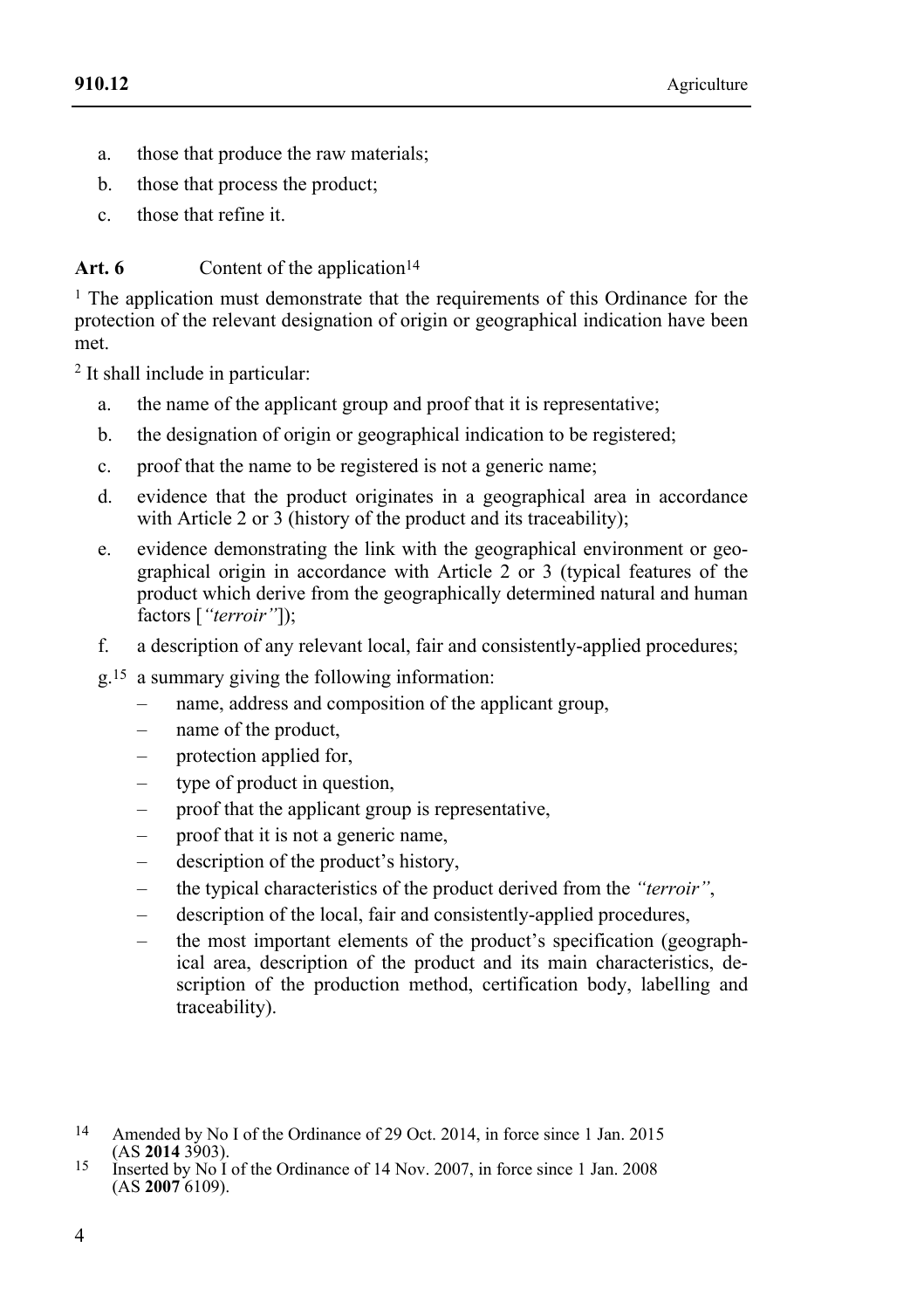<sup>3</sup> The application must be accompanied by the product specification and proof that the application has been approved by the representatives' meeting of the group.<sup>16</sup>

#### Art. 7 **Product specification**

<sup>1</sup> The product specification shall contain the following information:

- a. the name of the product comprising the designation of origin or the geographical indication;
- b. the definition of the geographical area;
- $c<sup>17</sup>$  a description of the product, in particular its raw materials and its principal physical, chemical, microbiological and organoleptic characteristics;
- d. a description of the production process;
- e.18 the designation of one or more certification bodies and the minimum requirements for the control procedures;
- f.  $19$

2 It may also contain the following information:

- a. specific elements of the labelling;
- b. a description of any specific shape of the product;
- c. elements of the packaging, where the applicant group is able to justify that the packaging is necessary in order to ensure product quality, as well as to guarantee traceability or control in the defined geographical area.20

### Art. 8 Opinions of other bodies

<sup>1</sup> The FOAG shall obtain the opinion of the Commission for Designations of Origin and Geographical Indications (Commission, Art. 22).

<sup>2</sup> It shall also call upon the relevant cantonal and federal authorities for their opinions.

### Art. 8*a*<sup>21</sup> Procedure for the registration of names from other countries

<sup>1</sup> Where the registration application is submitted by a group from a third country, it must meet the requirements laid down in Articles 5 to 7 and contain proof that the name in question is protected in its country of origin.

- 16 Amended by No I of the Ordinance of 29 Oct. 2014, in force since 1 Jan. 2015 (AS 2014 3903).
- 
- <sup>17</sup> Amended by No I 10 of the Ordinance of 7 Dec. 1998 (AS **1999** 303).<br>
<sup>18</sup> Amended by No I of the Ordinance of 29 Oct. 2014, in force since 1 Jan. 2015<br>
(AS **2014** 3903).
- Repealed by No I of the Ordinance of 14 Nov. 2007, with effect from 1 Jan. 2008<br>(AS **2007** 6109).
- <sup>20</sup> Inserted by No I of the Ordinance of 26 Nov. 2003 (AS **2003** 4867). Amended by No I of the Ordinance of 14 Nov. 2007, in force since 1 Jan. 2008 (AS **2007** 6109).
- <sup>21</sup> Inserted by No I of the Ordinance of 14 Nov. 2007, in force since 1 Jan. 2008 (AS **2007** 6109).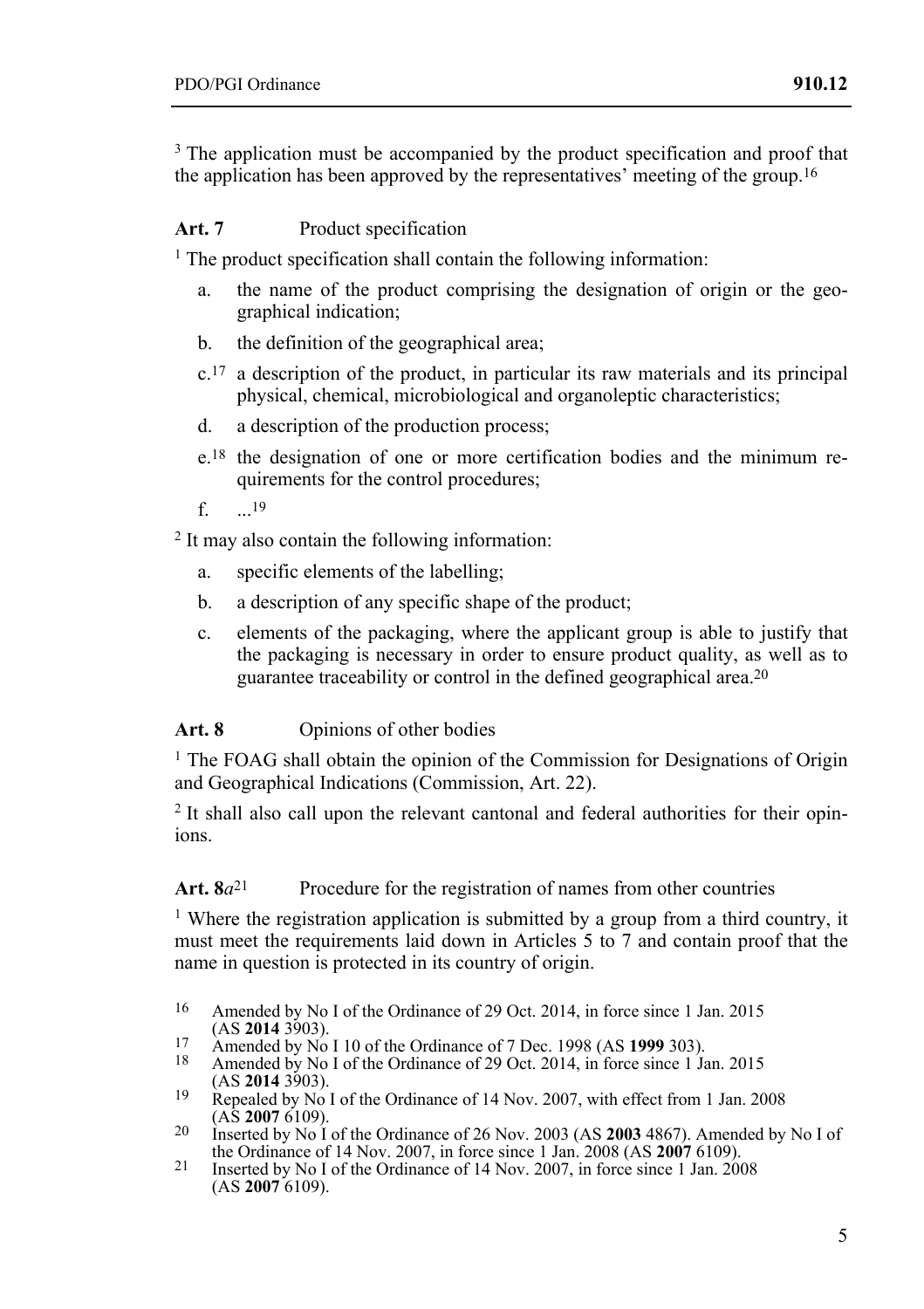2 In the case of a name designating a trans-border geographical area or a traditional name connected to a trans-border geographical area, several groups may submit a joint application.

<sup>3</sup> The application shall be submitted to the FOAG in one of the three official languages, or accompanied by a certified translation into one of these languages, either by the applicant group directly or through the authorities of the third country in question. Where the application is written in another language, the FOAG may order a translation to be provided.

4 Where the original name is not written in letters of the Latin alphabet, it must also be transcribed into such letters.

<sup>5</sup> The FOAG shall obtain the opinion of the Commission and the relevant federal authorities.

### Art. 9 **Decision and publication**

 $<sup>1</sup>$  The FOAG shall decide whether the application meets the requirements of Articles</sup> 2–7; in particular, it shall take into consideration the opinion of the Commission.

 $2$  If the FOAG approves the application, it shall publish its decision together with the most important elements of the product specification in the Swiss Official Gazette of Commerce.

#### **Art. 10** Objections

 $<sup>1</sup>$  The following may object to the registration:</sup>

- a. persons asserting a legitimate interest;
- b.22 the cantons, provided the case relates to a Swiss name, a trans-border name in terms of Article 8*a* paragraph 2 or a foreign name that is the same as or similar to that of a cantonal geographical unit.

2 An objection must be submitted in writing to the FOAG within three months of publication of the registration application.

<sup>3</sup> In particular, the following grounds for objection may be asserted:

- a. the name does not meet the requirements of Article 2 or 3;
- b. the name is a generic name;
- c. the group is not representative;
- d.23 the proposed registration would be disadvantageous to a trademark or to an entirely or partly homonymous name in longstanding use.
- <sup>22</sup> Amended by No I of the Ordinance of 29 Oct. 2014, in force since 1 Jan. 2015<br>(AS **2014** 3903).
- (AS **2014** 3903). 23 Amended by No I of the Ordinance of 26 Nov. 2003, in force since 1 Jan. 2004 (AS **2003** 4867).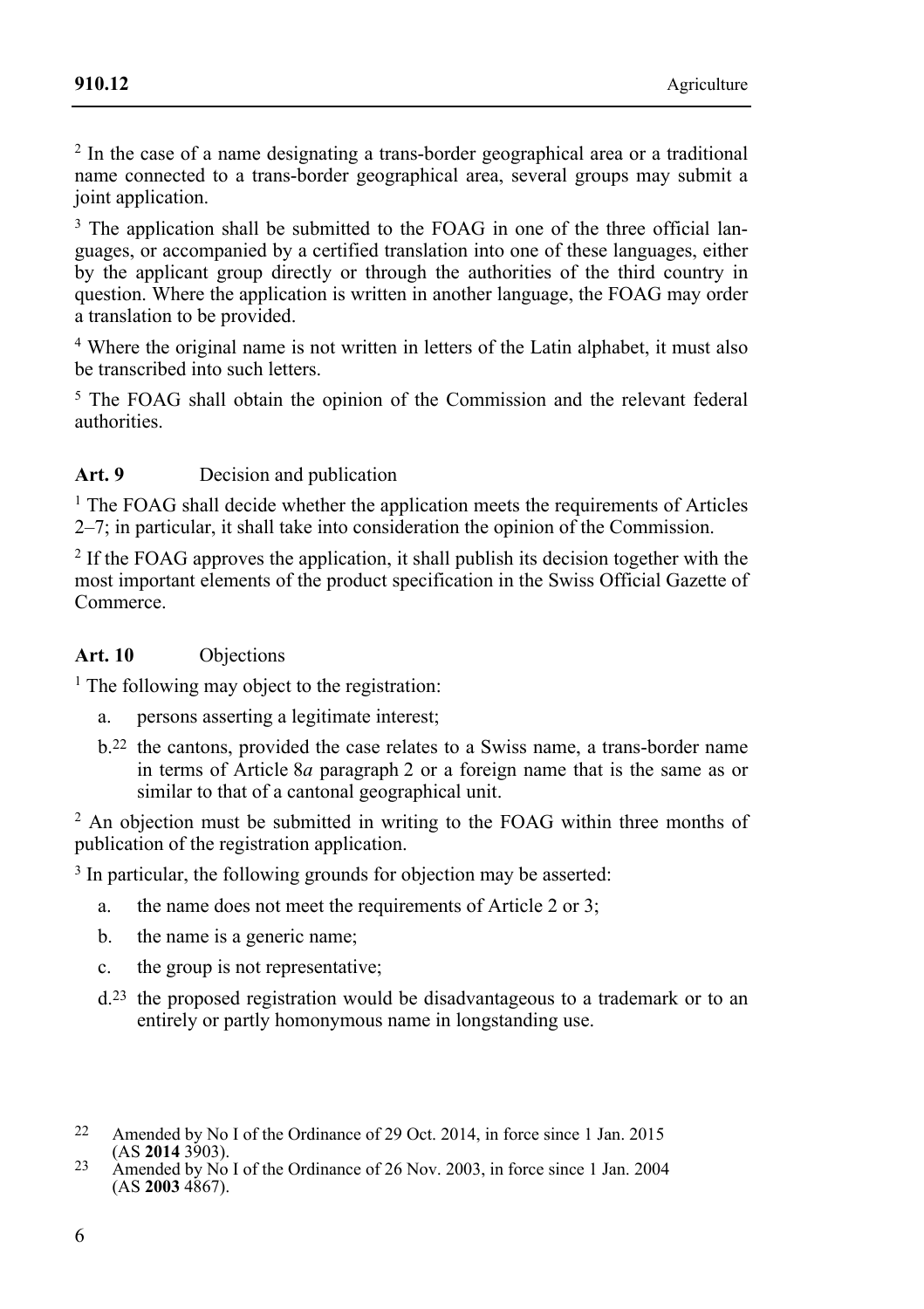### Art. 11 Decision regarding an objection

<sup>1</sup> The FOAG shall take a decision regarding an objection after hearing the Commission.

<sup>2</sup> It shall also hear the Institute for Intellectual Property in the event that the objection is based on the grounds set out in Article 10  $(3)$  (d).

#### Art. 12 **Registration and publication**

<sup>1</sup> The name shall be entered in the Register of Designations of Origin and Geographical Indications where:

- a. there has been no objection within the time limit provided;
- b.24 any objections and appeals have been rejected.

2 Registration shall be published in the Swiss Official Gazette of Commerce.

#### **Art. 13** Register

<sup>1</sup> The Register of Designations of Origin and Geographical Indications shall be maintained by the FOAG.

2 The Register shall contain:

- a. the name, the designation "PDO" (Protected Designation of Origin) or "PGI" (Protected Geographical Indication) and its number;
- b. the name of the group;
- c. the product specification;
- d. the date of registration;
- e. the date of publication of the registration.

<sup>3</sup> Anyone may consult the Register and request extracts from it.

Art. 14 • **Applications to amend the product specification** 

<sup>1</sup> For amendments to the product specification, the same procedure applies as for registrations.

2 Where the group applies to include new or to delete previous certification bodies, the FOAG shall decide without applying the registration procedure.

2 The following amendments to the product specification shall be decided under the simplified procedure:

- a. inclusion of new certification bodies or deletion of existing bodies;
- b. amendment of specific elements of the labelling;

 $24$ Amended by No I of the Ordinance of 14 Nov. 2007, in force since 1 Jan. 2008 (AS **2007** 6109).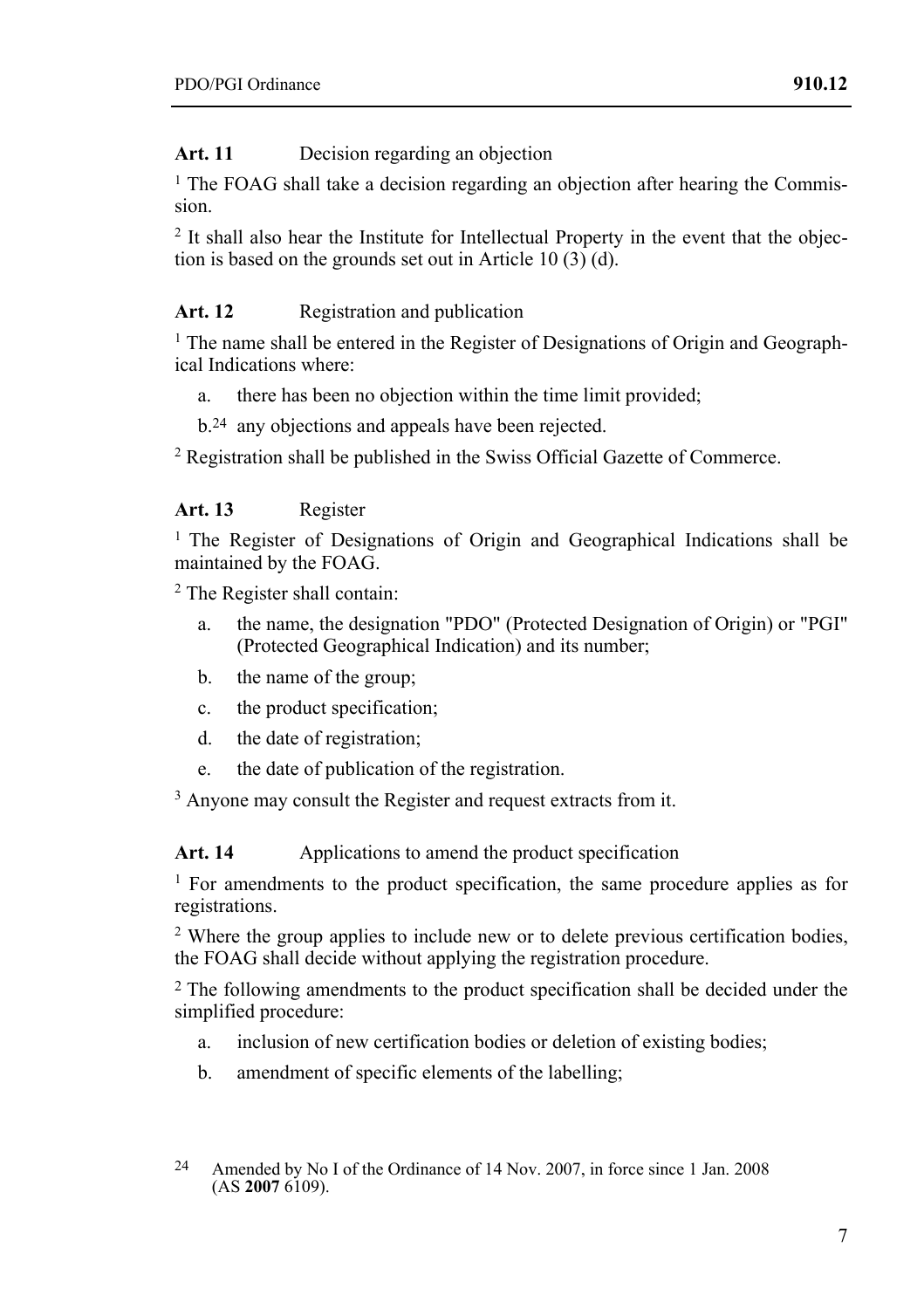c. amendment of the description of the geographical area due to changes in the names of the geographical units, in particular in the case of commune mergers.25

<sup>3</sup> In the simplified procedure, opinions need not be obtained in accordance with Article 8, the decision need not be published in accordance with Article 9, and the objection procedure under Articles 10 and 11 does not apply.26

# **Section 2***a***: Cancellation Procedure**<sup>27</sup>

### **Art. 15**28

<sup>1</sup> The FOAG shall cancel the registration of a protected indication:

- a. on request, where the protected name is no longer used or where all users and the relevant cantons are no longer interested in maintaining the registration;
- b. if it is established that compliance with the product specification of the protected name is no longer ensured for good reason.
- c.29 i fit is no longer protected in its country of origin in accordance with Article 8*a*.

2 In the case of a Swiss name or a trans-border name in terms of Article 8*a* paragraph 2, the FOAG shall consult the cantonal authorities, the federal authorities and the Commission in advance. It shall hear the parties pursuant to Article 30*a* of the Federal Act of 20 December 1968<sup>30</sup> on Administrative Procedure.<sup>31</sup>

<sup>3</sup> Cancellation of the registration shall be published in the Swiss Official Gazette of Commerce.

- $25$ Amended by No I of the Ordinance of 29 Oct. 2014, in force since 1 Jan. 2015 (AS 2014 3903).
- <sup>26</sup> Inserted by No I of the Ordinance of 29 Oct. 2014, in force since 1 Jan. 2015 (AS **2014** 3903).
- 27 Inserted by No I of the Ordinance of 26 Nov. 2003, in force since 1 Jan. 2004 (AS **2003** 4867).
- <sup>28</sup> Repealed by No I 10 of the Ordinance of 7 Dec. 1998 (AS **1999** 303). Amended by No I of the Ordinance of 26 Nov. 2003, in force since 1 Jan. 2004 (AS 2003 4867).
- <sup>29</sup> Inserted by No I of the Ordinance of 29 Oct. 2014, in force since 1 Jan. 2015<br>(AS **2014** 3903).

(ASSETT 2.021<br>
<sup>31</sup> Amended by No I of the Ordinance of 29 Oct. 2014, in force since 1 Jan. 2015  $(AS 2014 3903).$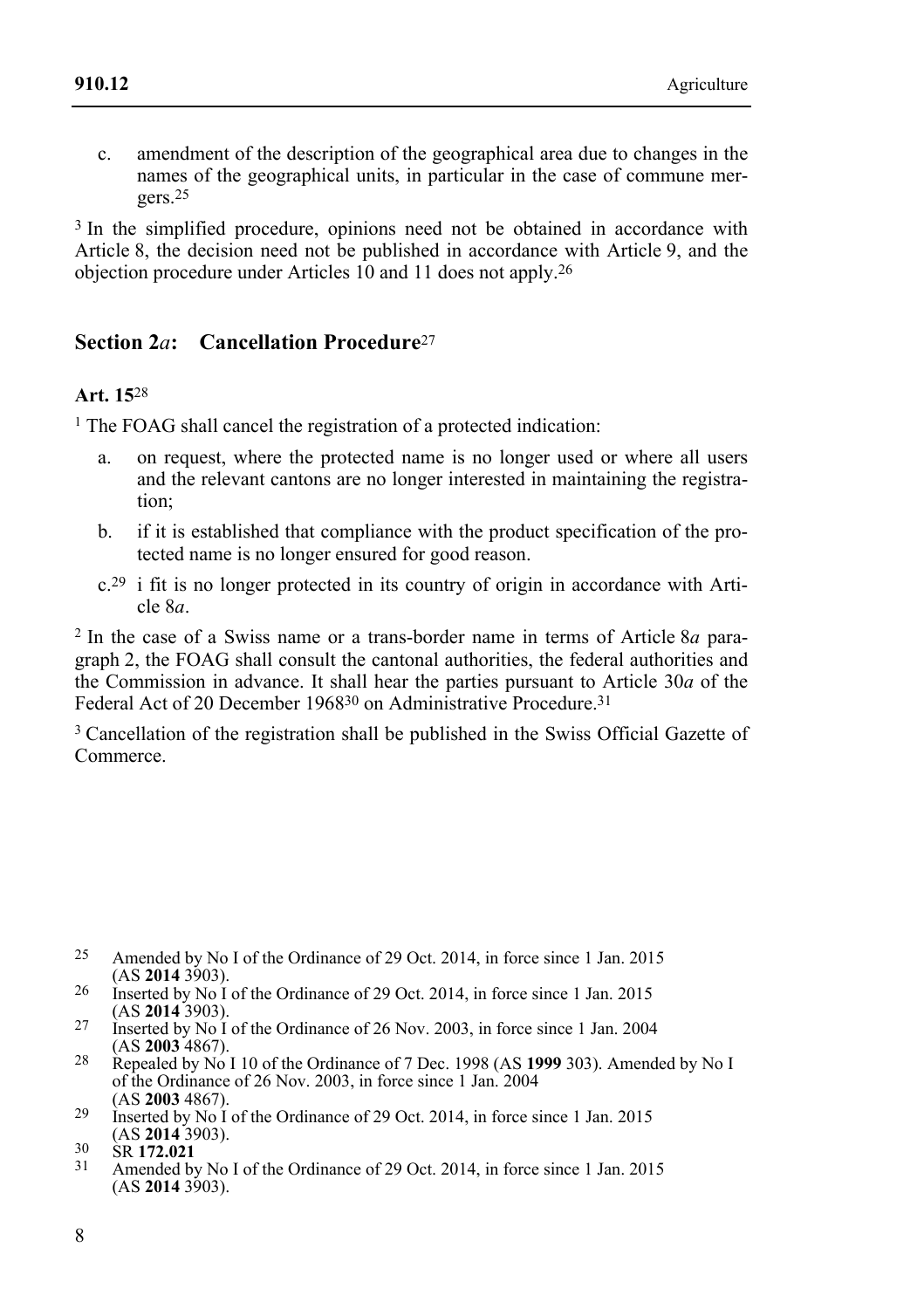### **Section 3: Protection**

**Art. 16**32 Unlawful use of the designations "AOC", "PDO" or "PGI" or similar designations

<sup>1</sup> The designations "Registered Designation of Origin", "Protected Designation of Origin" or "Protected Geographical Indication" and their corresponding acronyms (AOC, PDO, PGI) may not be used for agricultural products and processed agricultural products whose name has not been registered in accordance with this Ordinance.

<sup>2</sup> The use of designations which are similar to those under paragraph 1 or misleading is also prohibited.

3 Paragraphs 1 and 2 also apply to agricultural products and processed agricultural products whose names, although registered, have not been certified in accordance with Article 18 of this Ordinance.

4 Foreign names which are registered in their country of origin are reserved.

#### **Art. 16***a*33 Designations "AOC", "PDO" and "PGI"

<sup>1</sup> The designations "Registered Designation of Origin", "Protected Designation of Origin" and "Protected Geographical Indication" or their corresponding acronyms (AOC, PDO, PGI) must be written in one of the official languages on the labelling of agricultural products or processed agricultural products whose name has been registered in accordance with this Ordinance.

2 The designations and acronyms in paragraph 1 are optional for agricultural products and processed agricultural products whose names have been registered in accordance with Article 8a of this Ordinance.

#### Art. 17 Scope of protection

<sup>1</sup> The direct or indirect commercial use of a protected name is prohibited:

- a. for similar products which do not meet the product specification;
- b. for dissimilar products where such use relies on the reputation of the protected name.

2 Paragraph 1 applies in particular where:

- a. the protected name is imitated or alluded to;
- b. the protected name is translated;
- c. the protected name is accompanied by an expression such as "style", "type", "method", "as produced in", "imitation", "using the recipe" or similar;

<sup>&</sup>lt;sup>32</sup> Amended by No I of the Ordinance of 14 Nov. 2007, in force since 1 Jan. 2008 (AS **2007** 6109).

<sup>&</sup>lt;sup>33</sup> Inserted by No I of the Ordinance of 14 Nov. 2007, in force since 1 Jan. 2008 (AS **2007** 6109).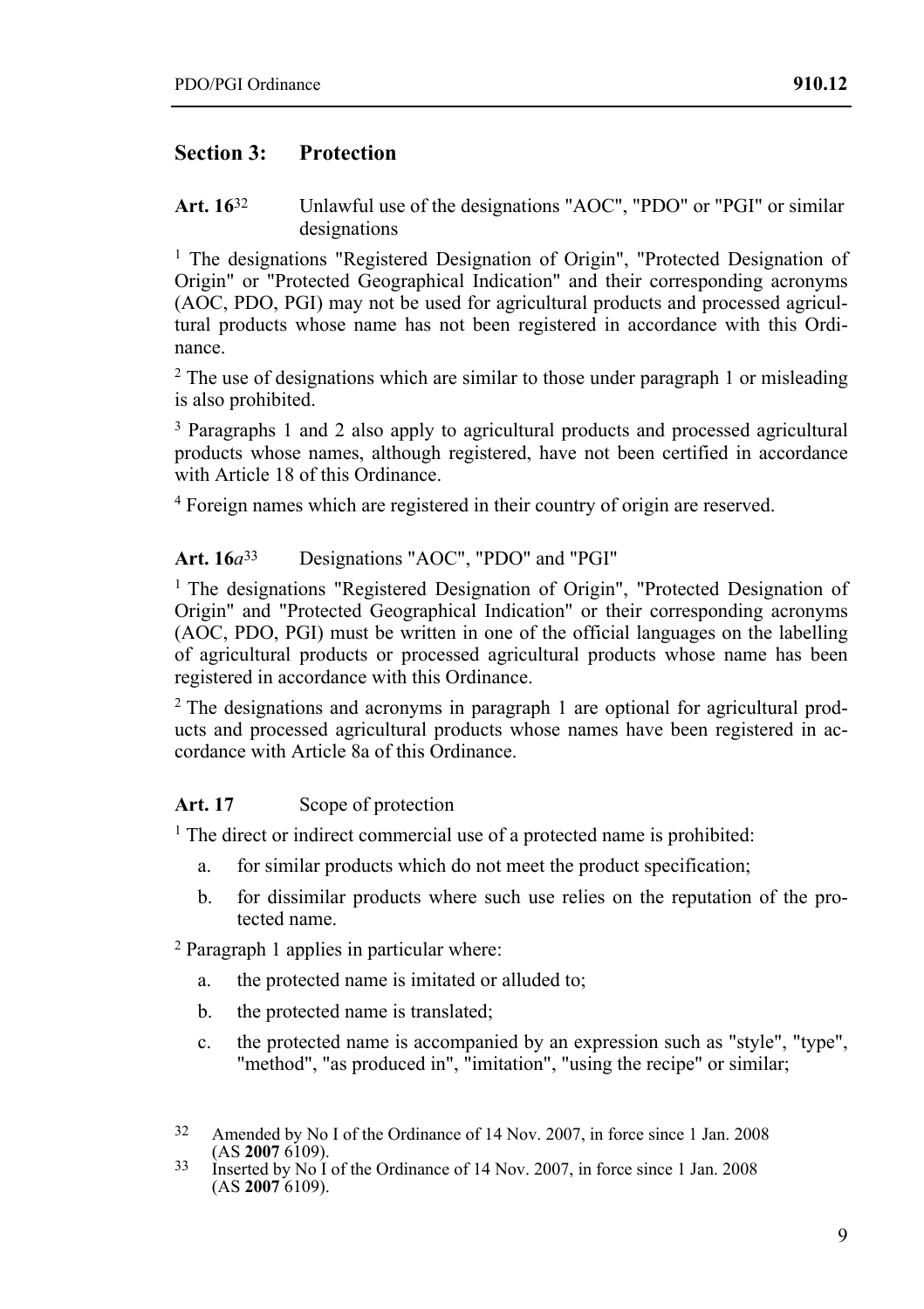d. the origin of the product is indicated.

e.34 the product is used as an ingredient.

<sup>3</sup> The following are also prohibited:

- a. any false or misleading indication as to its true origin, provenance, manufacturing process, nature or essential characteristics on the inner or outer packaging, advertising material or accompanying documentation of the product;
- b. any use of a container or packaging which could give rise to a false impression as to the origin of the product;
- $c^{35}$  any use of the specific shape of the product referred to in Article 7 (2) (b).

### Art. 17*a*<sup>36</sup> Products which fail to meet the product specification

<sup>1</sup> Agricultural products and processed agricultural products which fail to meet the requirements for the use of a registered designation of origin or geographical indication, but which have been legally marketed under such indications for at least five years prior to publication of the application for registration, may continue to be produced, packaged and labelled under this indication in accordance with previous legislation for a period of up to two years following publication of the registration. They may continue to be marketed for a period of up to three years following the aforesaid publication.

 $2$  If the product specification referred to in Article 14 (1) is amended, the agricultural and processed agricultural products in question may continue to be produced, packaged, labelled and marketed under previous legislation for a period of up to two years following publication of the amendment.

# **Section 4: Control Procedures**

### Art. 18 **Designation of certification body**

<sup>1</sup> Anyone who uses a designation of origin or geographical indication must entrust one of the certification bodies listed in the product specification with control of the production, processing or refining of the product in question.

 $2$  The Federal Department of Economic Affairs, Education and Research $37$  shall lay down the minimum requirements for control procedures.38

- $34$ Inserted by No I of the Ordinance of 29 Oct. 2014, in force since 1 Jan. 2015 (AS 2014 3903).
- <sup>35</sup> Amended by No I of the Ordinance of 14 Nov. 2007, in force since 1 Jan. 2008<br>(AS **2007** 6109).
- (AS **2007** 6109). 36 Inserted by No I of the Ordinance of 12 Jan. 2000 (AS **2000** 379). Amended by No I of the Ordinance of 14 Nov. 2007, in force since 1 Jan. 2008
- (AS **2007** 6109).<br><sup>37</sup> The name of this administrative unit was amended in application of Art. 16 para. 3 of the<br>Publications Ordinance of 17 Nov. 2004 (SR **170.512.1**) on 1 Jan. 2013.
- Publications Ordinance of 17 Nov. 2004 (SR **170.512.1**) on 1 Jan. 2013. 38 Inserted by No I 10 of the Ordinance of 7 Dec. 1998 (AS **1999** 303).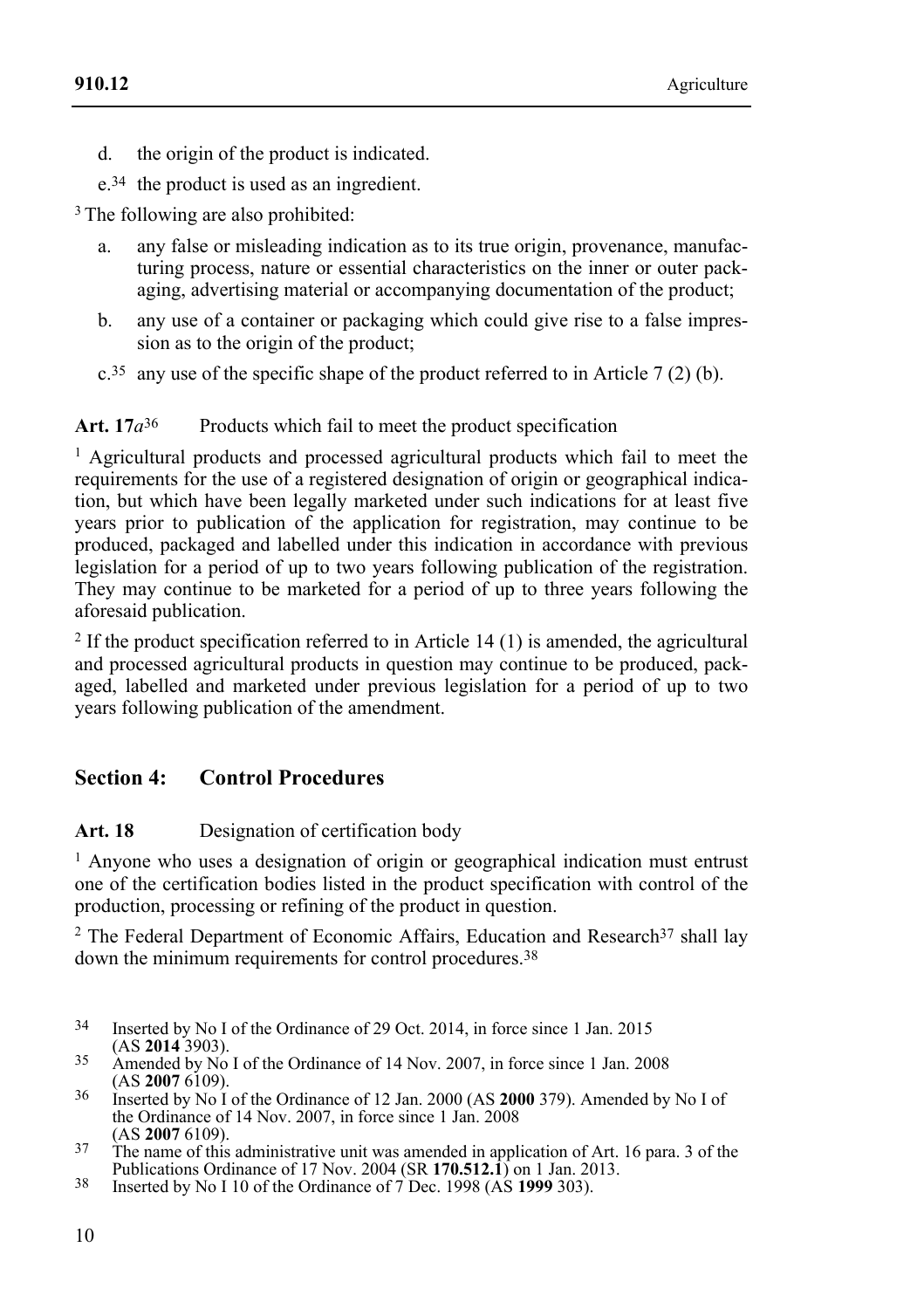#### **Art. 19** Certification bodies

<sup>1</sup> The certification bodies must be accredited for the product in question in accordance with the Ordinance of 17 June 1996<sup>39</sup> on Accreditation and Indications. Their scope of accreditation in respect of each name for which the certification bodies carry out control procedures must be extended to include the product in question.40

1bis Foreign certification bodies that certify products with foreign names under Article 8*a* must be accredited in accordance with international standards that meet the requirements of paragraph 1.41

2 Following consultation with the Swiss accreditation body, the FOAG shall recognize foreign certification bodies as practising in Switzerland if the latter are able to show that they hold qualifications equivalent to those required in Switzerland. In particular, they must demonstrate that they are familiar with the relevant Swiss legislation.

<sup>3</sup> Article 18 (3) of the Federal Act of 6 October 1995<sup>42</sup> on Technical Barriers to Trade is reserved.

#### Art. 20<sup>43</sup> Notification of irregularities

The certification bodies shall notify the FOAG, the cantonal chemist and the groups of any irregularities they find when carrying out control procedures.

#### **Art. 21**44 Implementation

<sup>1</sup> The FOAG shall implement this Ordinance subject to paragraph 2. Where foodstuffs are not concerned, it shall apply the legislation relating to agriculture.

2 The cantonal food inspection agencies shall implement Section 3 of this Ordinance in accordance with the legislation on foodstuffs.

<sup>3</sup> The cantonal food inspection agencies shall notify the FOAG, the certification bodies and the groups of any irregularities they find.<sup>45</sup>

4 The FOAG shall oversee the certification bodies subject to supervision exercised under the Ordinance of 17 June 1996<sup>46</sup> on Accreditation and Indications. It may issue instructions.

- 39 SR **946.512** 40 Amended by No I of the Ordinance of 14 Nov. 2007, in force since 1 Jan. 2008
- 11 Inserted by No I of the Ordinance of 29 Oct. 2014, in force since 1 Jan. 2015<br>(AS **2014** 3903).

- 44 Amended by No I of the Ordinance of 26 Nov. 2003, in force since 1 Jan. 2004 (AS **2003** 4867).
- (AS **2003** 4867). 45 Amended by No I of the Ordinance of 14 Nov. 2007, in force since 1 Jan. 2008 (AS **2007** 6109). 46 SR **946.512**

<sup>42</sup> SR **946.51**<br>43 Amended by No I of the Ordinance of 29 Oct. 2014, in force since 1 Jan. 2015<br>(AS **2014** 3903).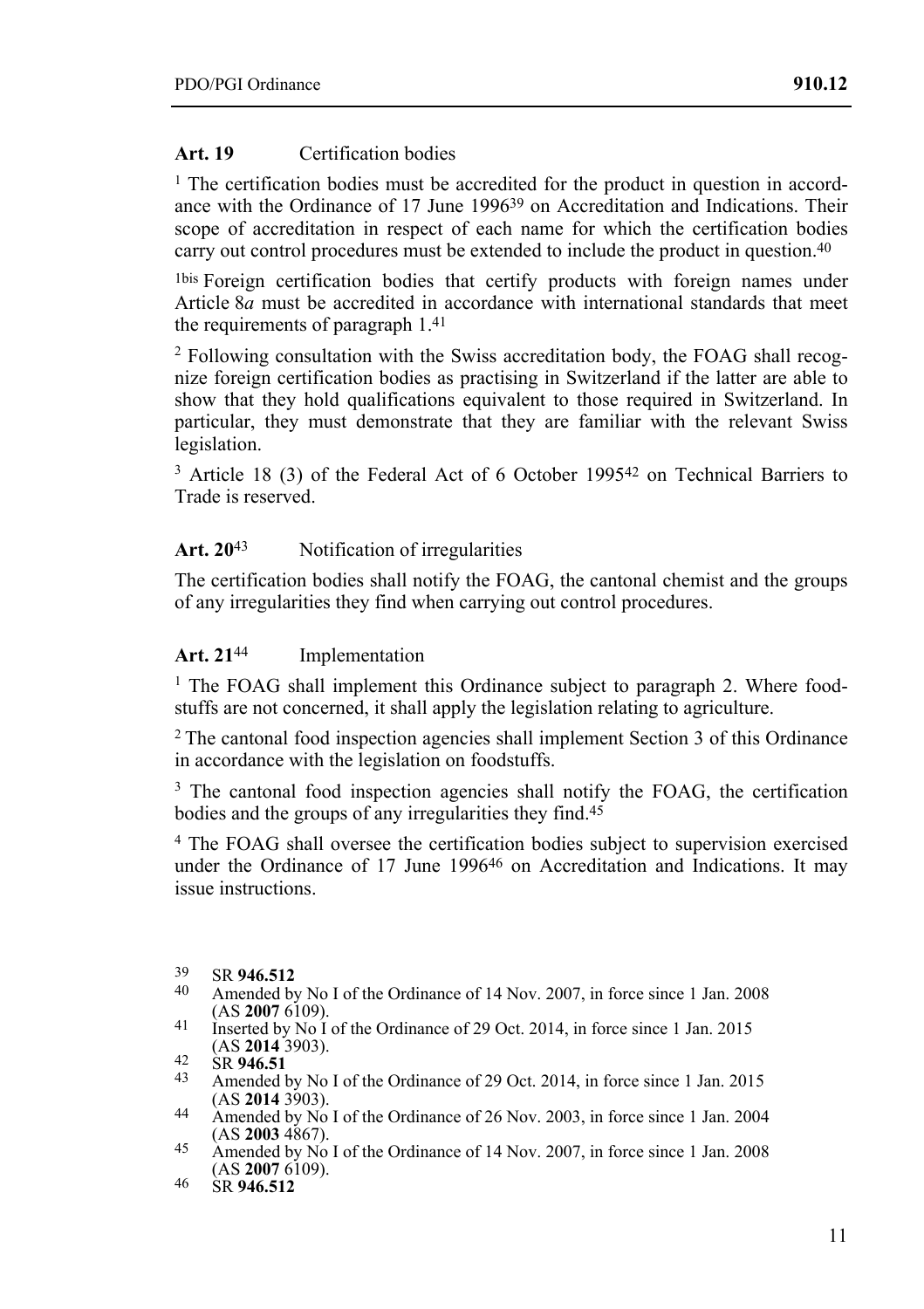### **Section 5: Final Provisions**

**Art. 22** Federal Commission for Designations of Origin and Geographical Indications

<sup>1</sup> The Federal Council shall appoint a Federal Commission for Designations of Origin and Geographical Indications.47

2 The Commission shall advise the Federal Council with regard to implementation of this Ordinance.

 $3 - 48$ 

**Art. 23**49 Transitional provisions relating to the amendment of 14 November 2007.

<sup>1</sup> Applications for registration which were pending when the amendment of 14 November 2007 comes into force shall be processed in accordance with the new legislation.

 $2$  Agricultural products and processed agricultural products which use a registered name may, in derogation from Article 16*a*, continue to be labelled under existing law until 1 June 2008, and be marketed until their expiry dates run out.

<sup>3</sup> The previous Article 17*a* applies to all registered names for which the transitional period has not yet expired.

Art. 24 Amendment of current legislation

…50

**Art. 25**51

**Art. 26**52 Commencement

This Ordinance comes into force on 1 July 1997.

- <sup>48</sup> Repealed by No I of the Ordinance of 14 Nov. 2007, with effect from 1 Jan. 2008<br>(AS **2007** 6109).
- 49 Amended by No I of the Ordinance of 14 Nov. 2007, in force since 1 Jan. 2008<br>(AS **2007** 6109).
- 
- <sup>50</sup><br>The amendments may be consulted under AS 1997 1198.<br><sup>51</sup> Repealed by No I of the Ordinance of 12 Jan. 2000 (AS **2000** 379).<br><sup>52</sup> Amended by No III para. 2 No 2 of the Ordinance of 27 March 2002, in force since

1 May 2002 (AS **2002** 573).

<sup>&</sup>lt;sup>47</sup> Amended by No I 6.6 of the Ordinance of 9 Nov. 2011 (Review of Extra-Parliamentary Commissions), in force since 1 Jan. 2012 (AS **2011** 5227).